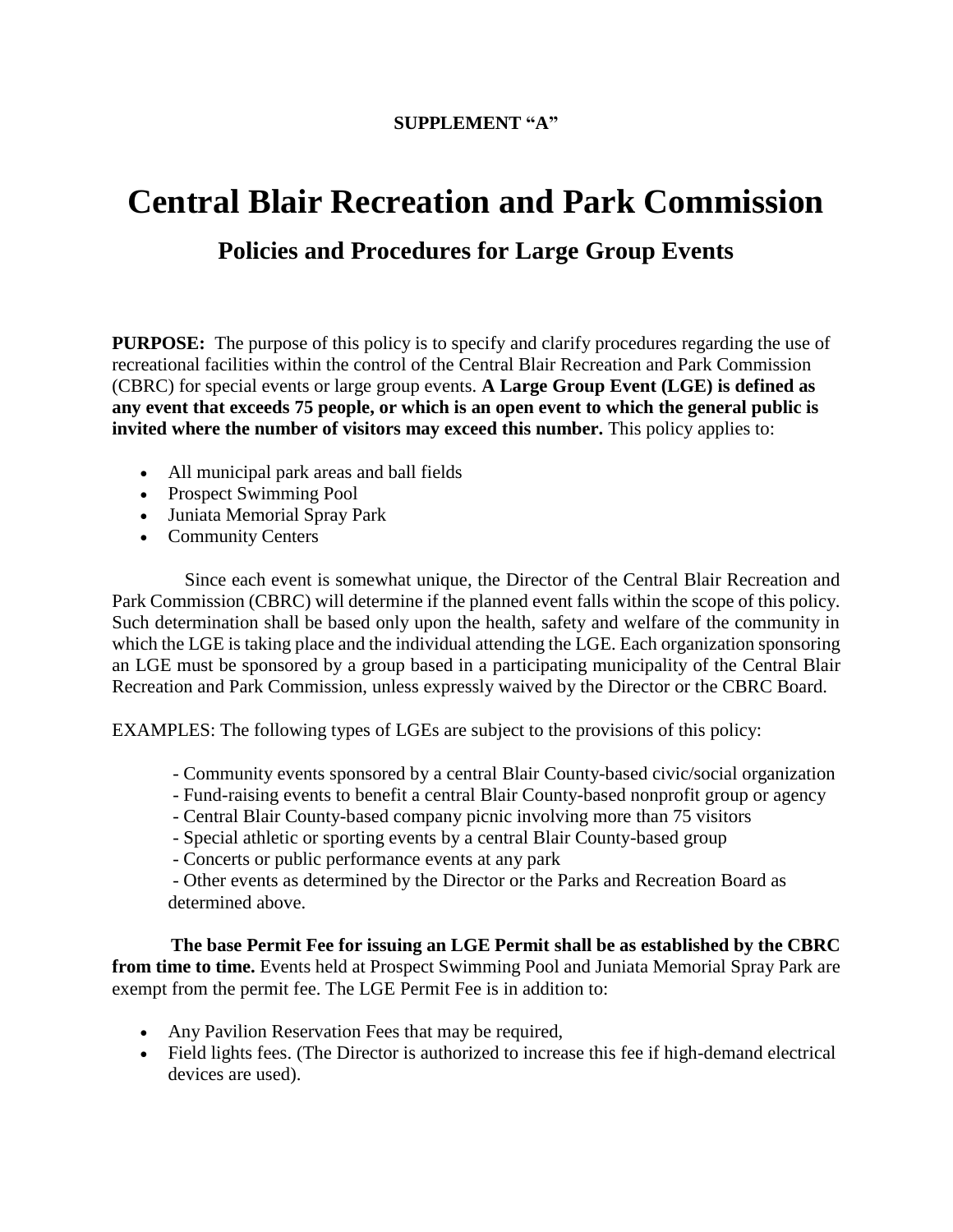Reimbursements for event-related costs incurred by CBRC (for planning, set-up, operations or clean-up).

**I. SCHEDULING** Park facilities (including picnic pavilions) are available to be reserved by groups starting January 15 for that year. An LGE must be scheduled around previously-made facility reservations or dates blocked off by the CBRC. For that reason, early reservations are important. LGE organizers must pay the appropriate reservation fees in advance, according to standard procedures.

Since special events and rentals may restrict typical park uses, the CBRC Director may:

- Deny any event which is not compatible with the park facility or other scheduled events
- Restrict the total number of events which may be held per year at each park
- Deny or revoke permits to any event with the potential of overloading park visitor capacity with respect to public safety or facility damage
- Move activity locations or cancel specific activities if inclement weather has created hazardous conditions or the potential for excessive facility damage.

**II.** EVENT PLANNING All LGE must be made in writing to the Executive Director of the CBRC at least 30 days in advance. CBRC must approve event details in writing in advance.

**III.** PARK OPERATIONS CBRC is not able to financially assist special or fundraising events. The Commission may assign staff for park maintenance before, during, and after the event (for trash collection, restroom maintenance, special setups/take downs, facility maintenance), based on the potential number of visitors the event may generate. The Commission will invoice the users for all expenses incurred that were in excess of the normal level of park operations (such as manpower & utilities), based on the potential number of visitors the event may generate. Only Commission employees are permitted to operate Commission vehicles and equipment.

Therefore, the organizing group can expect to pay for at least the following functions:

- Pavilion Reservation Fee(s)
- $\bullet$  Light Use Fee(s)
- Extra Commission staff: expense depends on event details; an estimate can be provided in advance
- Repairs to park facilities, as required and if resulting from the group's use
- Portable toilet rentals (supplemental) from a private supplier, pending event details
- Insurance premiums for coverage of the park (see below)
- **IV. INSURANCE** LGE organizers shall provide to CBRC, in advance of the event, a Certificate of Insurance which: